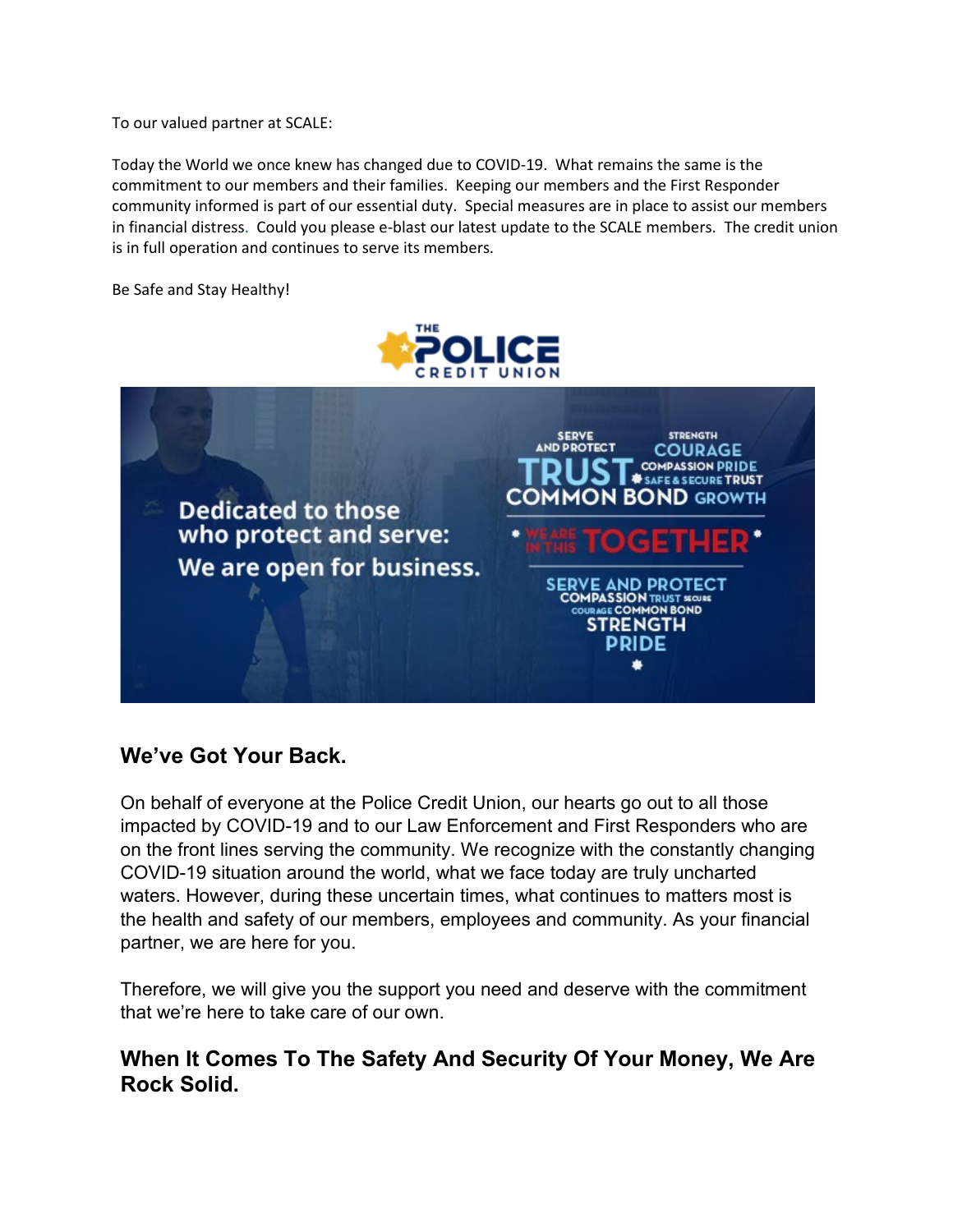To provide you with peace of mind during these times, the state of our financial strength remains rock solid, **with a Net Worth ratio of 14.25 percent\*, more than twice the federal requirement!** This extremely robust financial cushion will allow us to weather the crisis and remain in business for the benefit of our members.

### **For Now, We Plan to Keep Our Branches Open.**

As a financial institution, we are considered "essential" services, even in times of emergencies, when other services are not available. At this time most of our branch locations will continue to remain open to assist you with your financial needs, although we are reducing some hours and limiting the types of transactions for our staff's safety. For continued updates on branch hours or closures, visit [www.thepolicecu.org/covid19](http://www.thepolicecu.org/covid19)

While we are instituting multiple steps to minimize health risks to our members, employees and communities, including enhanced cleaning procedures in our branches—**the health and safety of our members and staff is our top priority**. For that reason, the status of our branches remains fluid and subject to change. Our branches and website will have information posted regarding any changes in hours or transactions.

### **Not a member yet? Join today!**

The Police Credit Union exclusively serves law enforcement professionals (both active and retired) and family members throughout all of California. [Join today](https://www.thepolicecu.org/benefits?utm_source=MD&utm_medium=email&utm_campaign=MDc19_email) and start enjoying these benefits and much more:

- Checking accounts with no monthly fees or minimum balance requirements
- Home and auto loans designed to help meet your needs
- Online and mobile banking
- Fee-free access to 30,000 ATM's nationwide

# **Special Measures We Are Putting In Place:**

• We have reactivated our **Emergency Assistance Loan**. This emergency loan allows you to borrow up to **\$7,500, for a flat rate of 3.00% APR up to a maximum of a 36-month term\*\*.** For details, go to [www.thepolicecu.org/emergencyassistance](http://www.thepolicecu.org/emergencyassistance)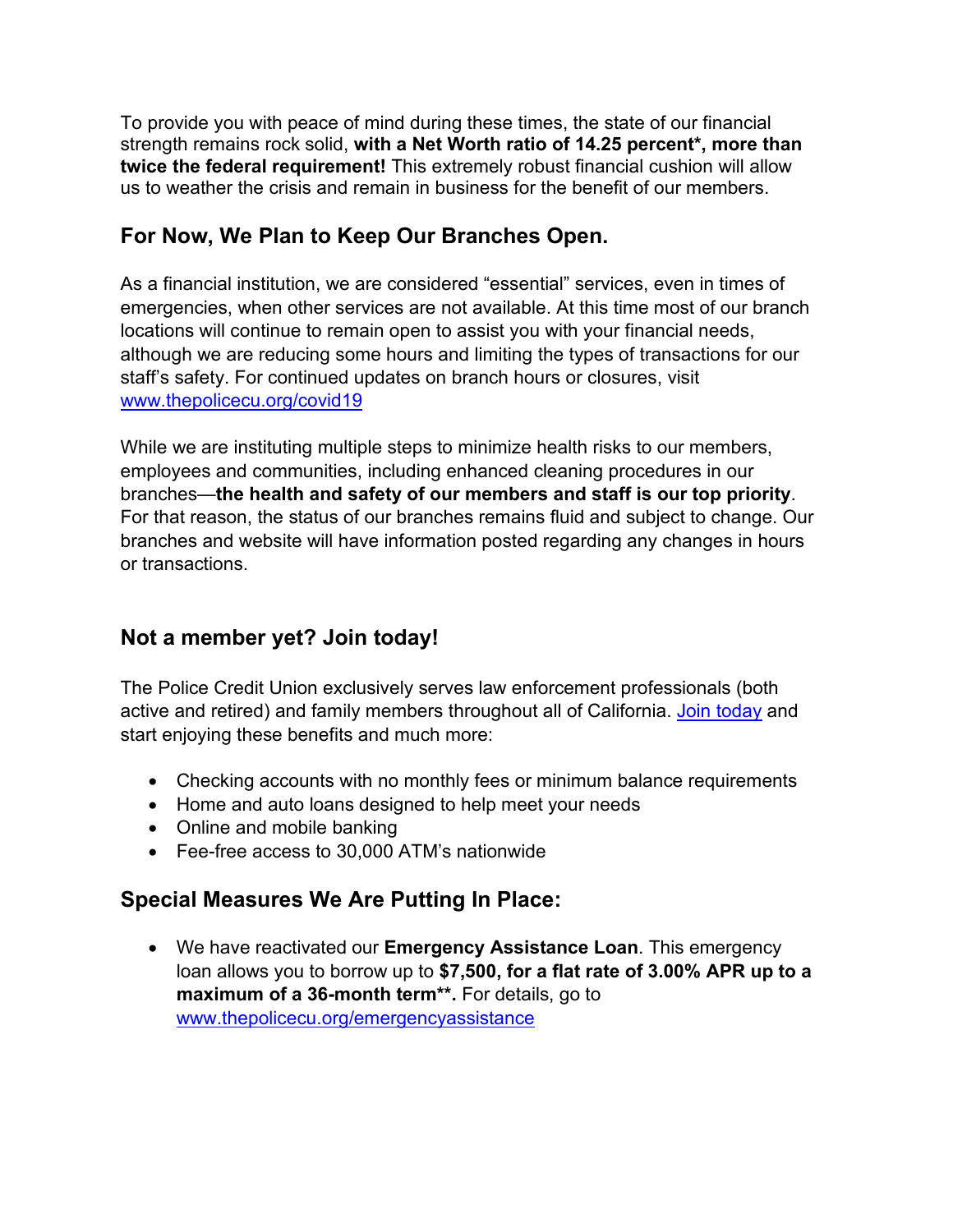- Additionally, we will work with you if you are experiencing difficulty making your loan payment, or need a credit line increase on your Visa. For assistance please call our Contact Center at 800.222.1931.
- We-have taken additional measures to help you have access to your funds. You will now be able to withdraw \$1,010 a day from an ATM and daily debit card spending limits are increased to \$2,000.

### **Your Accounts and Your Money are Available 24/7 Through Online/Mobile Banking and ATMs.**

If you are unable to visit one of our branch locations during business hours, we offer many convenient ways to access your account and do transactions anytime, anywhere via Online Banking.

- Our Contact Center is just an 800# away. We are available between 7am 7pm if you need assistance with your account or have a question by calling 800.222.1931.
- With **Online Banking** you can pay bills, check balances, open accounts, transfer money, apply for loans, and more at your own convenience.
- Our [mobile app](https://www.thepolicecu.org/online-services/mobile-banking) lets you do all those things plus deposit checks using your smartphone where ever you are – just snap a photo.
- If you need cash, our  $ATM$  network has 30,000 surcharge fee locations  $$ plus, we'll refund out-of-network ATM surcharges\*\*\*.

# **We're Standing By Ready To Help**

You rely on us every day for your personal financial needs, and we're going to continue to provide you with access to the important services you have come to count on.

We are all in this together, and we will get through this—stay safe and be safe!

Your Credit Union

\*As of 2/29/20

\*\*APR = Annual Percentage Rate. Example rate of 3% Annual Percentage Rate (APR) with 36 monthly payments = \$29.08 per \$1,000 borrowed. Available to members in good standing with memberships established on or before